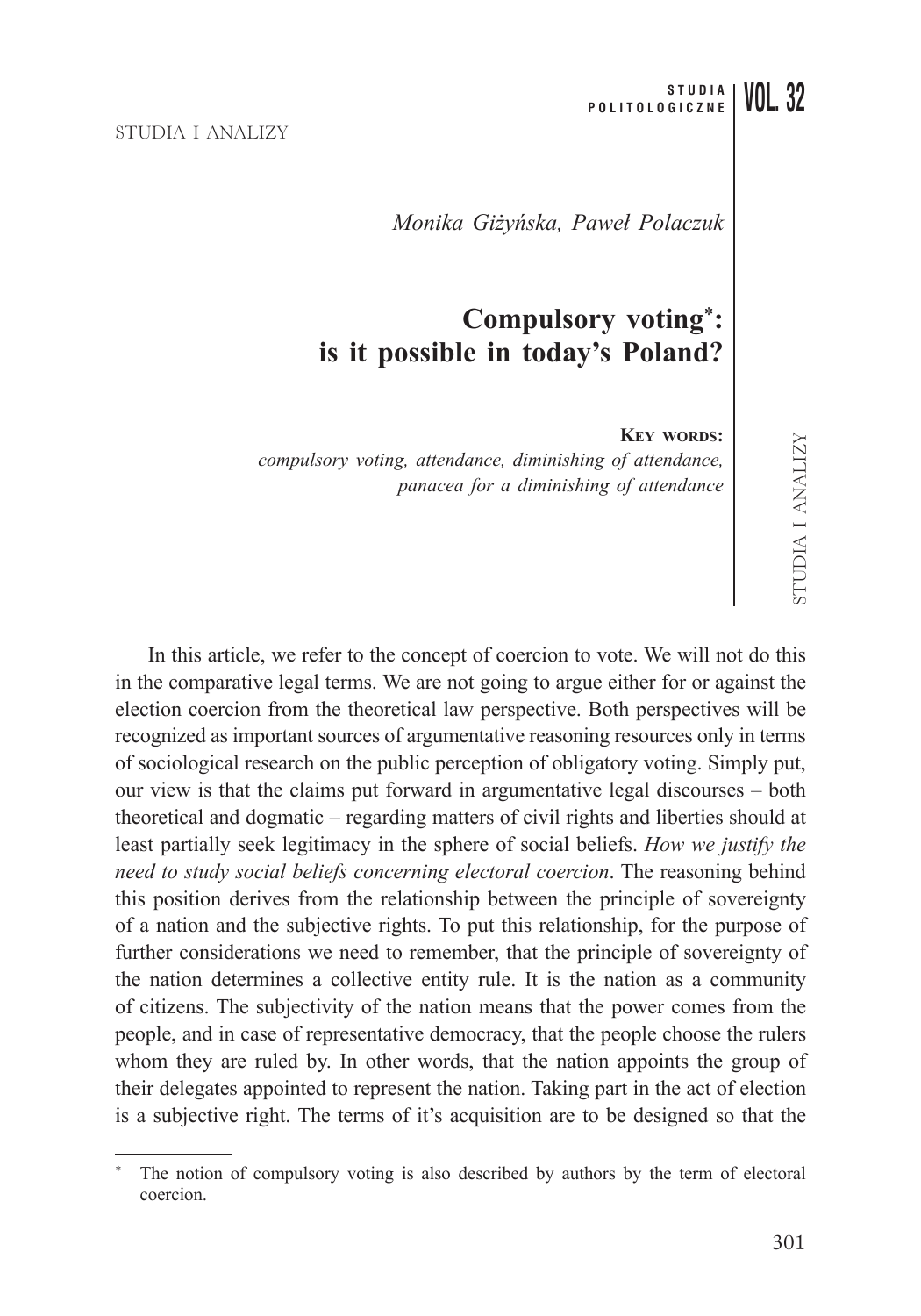most important of all the political rights of citizens is a faithful expression of the principle of national sovereignty1.

The above depiction is idealistic. The actual relationship between subjective rights and the principle of sovereignty of the nation are the subject of the process reviewed in literature, the beginning of which determines the activity of constitutional courts in the field of the interpretation of fundamental rights. The changes that were begun by the activity of these courts are not evaluated positively. Review of the transformations of the relationship between subjective rights and the sovereignty of the nation which take place in the process, can be reduced to the statement that the modern practice of the operation of state bodies distorts relationships formed according to the original contexts in which these ideas arose. We are talking here about the ideas of the Enlightenment. The justification of this statement constitutes the reason for introducing a discourse on the subjective rights of the components of the study of social beliefs concerning the right to vote.

This is because it is considered that the principle of national sovereignty concerns the allocation of the political power. In other words, this principle indicates the source of the political power in the state. It should be opposed by the monopoly to use coercion in the country. In such relationships the principle of sovereignty settles the right of the community of citizens to make laws determining conditions of the use of coercion by officers of the state. Any use of coercion is limited by the law which is proclaimed by the sovereign people for themselves. The coercion that comes from the state is an instrument to control the social reality. The scope and terms of the control should be determined by the citizens2.

At the original terms, the scope of this control over the social reality was limited. It did not include regions of the civic activities which could have initiated changes to the law. Accordingly, the conditions for the use of coercion would be fully determined by the law. To put this relationship in a more communicative form, it can be reduced to a formula, according to which only the government is dependent on the Constitution. The community of the citizens forming a nation is linked to the constitution as long as they do not want to change it. This formula reveals the source of antagonism between the supreme sovereign nation forming a community of citizens and state bodies formed according to the principle of separation of power. For if the power comes from the people, state legislators

<sup>1</sup> A. Kos, *Istota wyborów w kontekście realizacji zasady suwerenności narodu*, [in:] R. Czarny, K. Spryszak (eds.), *Państwo i prawo wobec współczesnych wyzwań. Teoria i filozofia państwa i prawa oraz aksjologia demokracji i ochrony praw człowieka. Księga jubileuszowa Profesora Jerzego Jaskierni*, Toruń 2012, pp. 503–515.

<sup>2</sup> I. Maus, *Zum Verhältnis von Freiheitsrechten und Volkssouveränität*, [in:] *Ansichten der Gesellschaft. Frankfurter Beiträge aus Soziologie und Politikwissenschaft*, Opladen 1999, p. 279.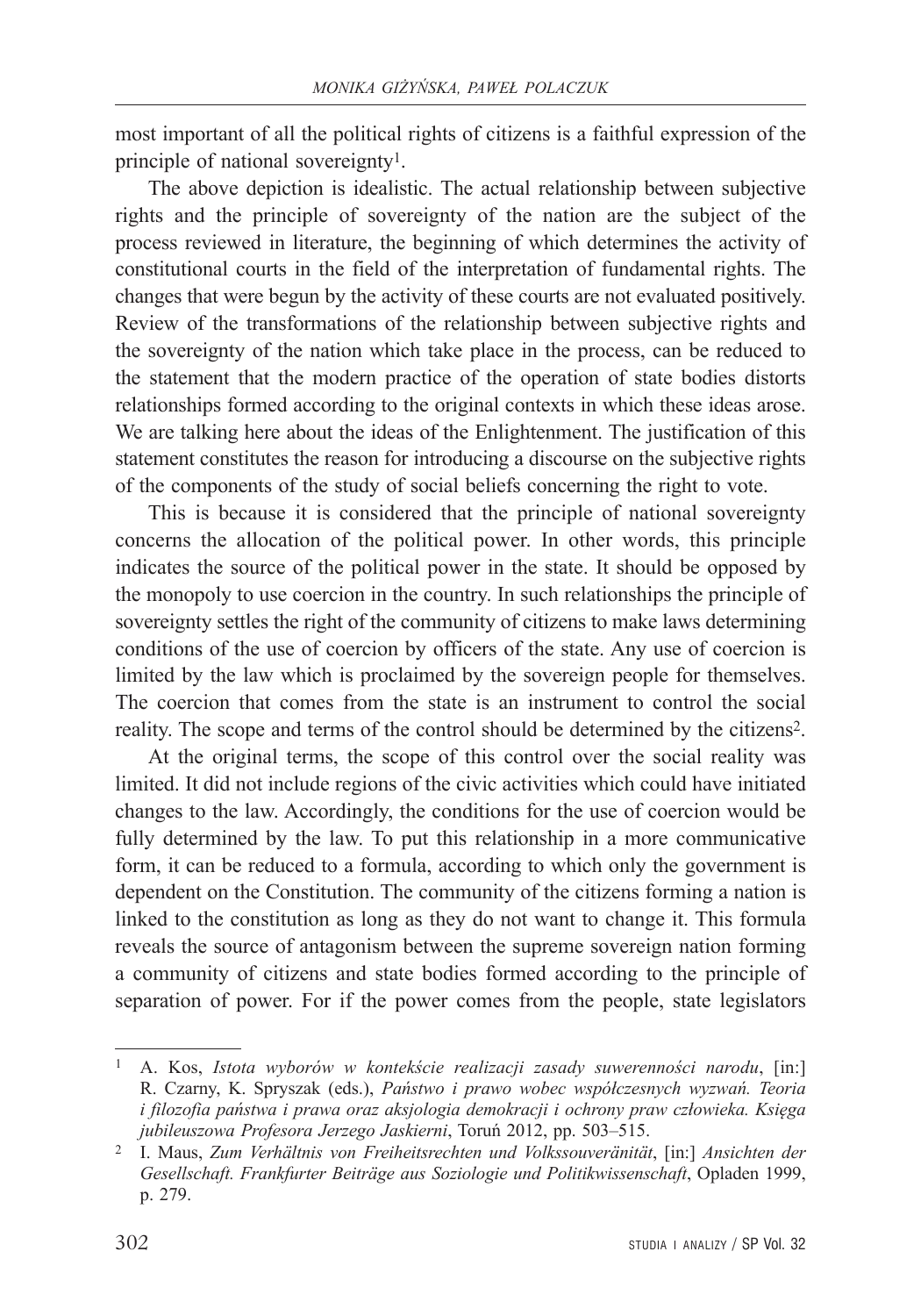are commanded to pursue the good or the public interest, and it is prohibited to provide separate regulations for the protection of particular interests. The judiciary and the executive, which can resolve the situation of an individual against their will, are prohibited to create regulations, i.e. to change the general and abstract standards for the settlement of a particular case, in which this standard should be applied. This guarantees freedom and civil rights. The essence of these guarantees is not a matter of differences at the level of the structure of authority. Freedoms and rights of citizens are protected by an observed and well-thought-out conflict between the sovereign law-making nation and executive authorities and the judiciary. Ingeborg Maus who describes this conflict, describes the asymmetry of the principle of sovereignty of a nation and highlights its importance to the proper understanding of subjective rights. On one hand, the principle of national sovereignty grants statutory subordination of all to the legislative authority derived from the people, who after all create laws for themselves, whilst on the other hand, the dependency is increased with respect to the judiciary and the executive, which have a true monopoly on coercion in the country, but are prohibited to the change the law. Maus notes that the guarantees of civil rights and liberties are rooted in this pre-programmed asymmetry. Justification of rights and freedoms of individuals links them to the pre-state units, from which they have become nontransferable. This way, the justification of civic rights and freedoms associates these rights with the principle of sovereignty of a nation as a community of individuals who carry these rights. This way, the principle of national sovereignty achieves a pre-positive character as it is primordial to all positive law. In other words, the justification based on the properties associates with an entity form a prestate state which establishes the continuity of the mentioned rights and principles of popular sovereignty – a community made up of citizens who are carriers of the inalienable rights and subjects to be protected by the state authorities. The essence of this relation is described as a continuum of rights and freedoms of members of the national community whilst a civic principle of the sovereignty of a nation is in a state based on the supposition that only the bearers of these rights can decide what are the contents of those rights. Coercive apparatus must not change them. The rights and freedoms of citizens forming a sovereign community which is the source of all power do not lose their pre-positive character in the process of creating norms by the legislative authority. They remain – according to Maus – the principles a priori and at the same time, the derivatives of the highest power of the legislative sovereign people3.

These observations justify examinations of beliefs of the members of the public regarding mandatory participation in elections. Ingeborg Maus's accurate stance can

<sup>3</sup> I. Maus, Ibid., pp. 280–281.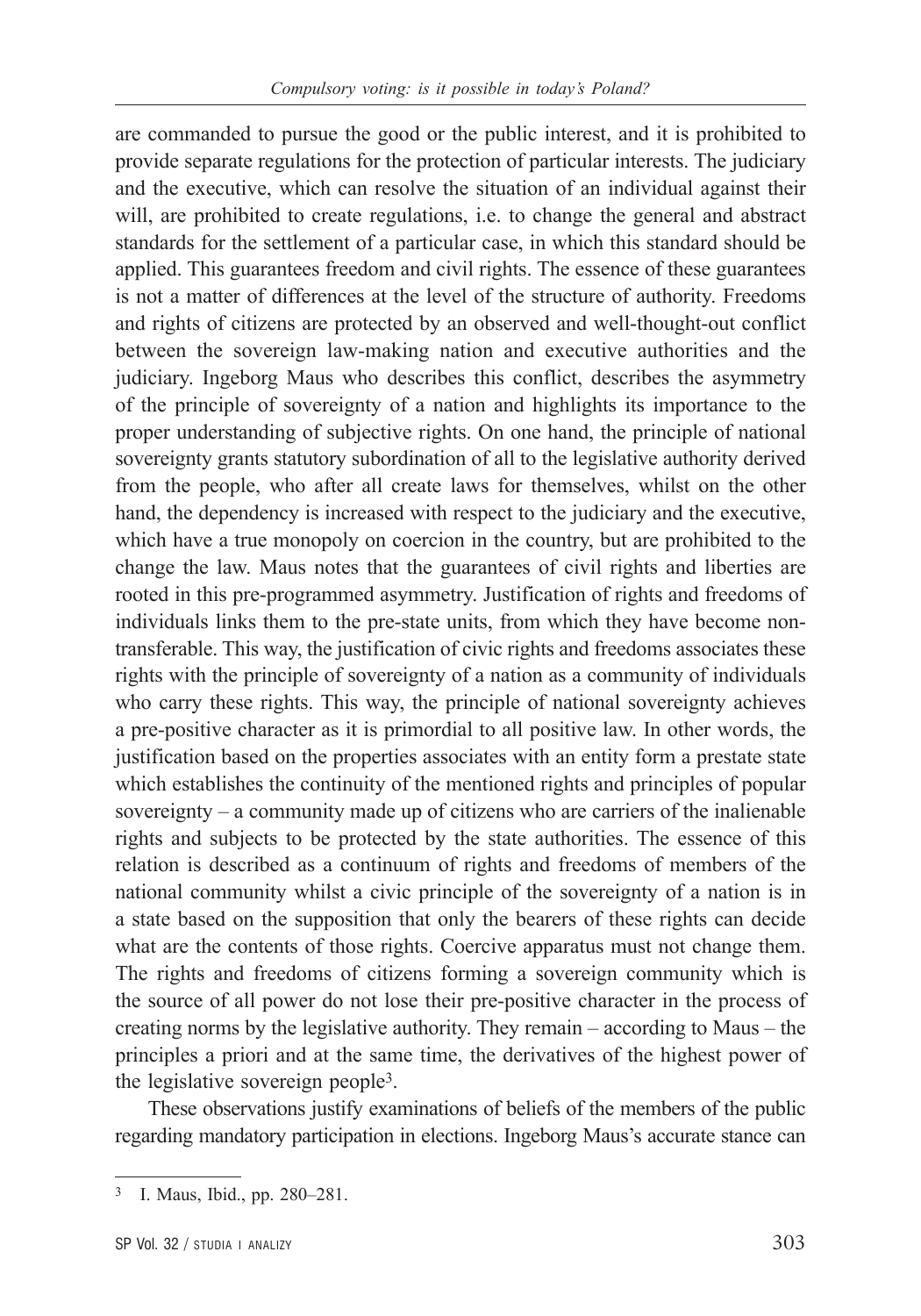serve as a voice on the terms of a discourse in matters of individual rights and the sources of the arguments. These conditions – as the author's reconstructed argument proves – must primarily relate in a positive sense to the social base. On the other hand, the arguments concerning the contents of the subjective rights of individuals should seek legitimacy in beliefs of the bearers of those rights and freedoms. It must be remembered that these requirements cannot be treated as substitutes, regarding for example, that the legitimacy of the arguments exhausts the demands of the conditions of the discourse. The difficulty lies in the fact that the convergence of these two conditions will be argumentatively extremely demanding and rare in practice, while the unilateral situations will be extremely frequent. Legitimizing arguments will then originally apply to an isolated case, however legitimizing claims will be put forward according to doctrinal connections of the normative act with the socio-economic reality and the system of values. It is confirmed by the statements of the leading observers and reviewers of transformations in the relationship between the normative sphere and social reality. Ingeborg Maus, already cited, writes for example, about the distortion of the relationship between rights and freedoms and the principle of sovereignty of people, which is the guarantee of civil rights and liberties. The author argues that the decisive impetus to change comes from the jurisprudence concerning fundamental rights. However, the practice of the courts and the executive power depreciates the social base as a source of practices and beliefs that shape subjective rights. This is because the courts and the executive usurp – as she says – the right to formulate supra-positive arguments, finding in them a justification to shape the contents of individual rights – these rights are defined and created in a specific case which is being currently settled. This way the social base is subjected to the control of the state apparatus, and the constitution in which the rights were uttered and ceases to be a model of the control of the apparatus of power by the social base4. We believe that this diagnosis indicates a discourse closed within a legal framework and deprived of socially established dynamics of adjustment of legitimacy of the rights and freedoms, resulting in reduction of importance of the discourse on the above mentioned rights – conditions reconstructed on the basis of the principle of national sovereignty. One may mention remarks of Bohdan Zdziennicki who referring to the role of legal discourse in the constitutionalization of law, states that the law is a complex and very dynamic phenomenon. He stresses the importance of so-called legislative facts pointing out that "they are composed not only of normative material, but also of the purposes (interests) of individuals, social interests and different values". He notes as well, immediately, that "the study of these matters requires error-free operation of the achievements of all– the jurisprudence of concepts, interests and values. These three types of jurisprudence should be used together

<sup>4</sup> I. Maus, Ibid., pp. 282–283.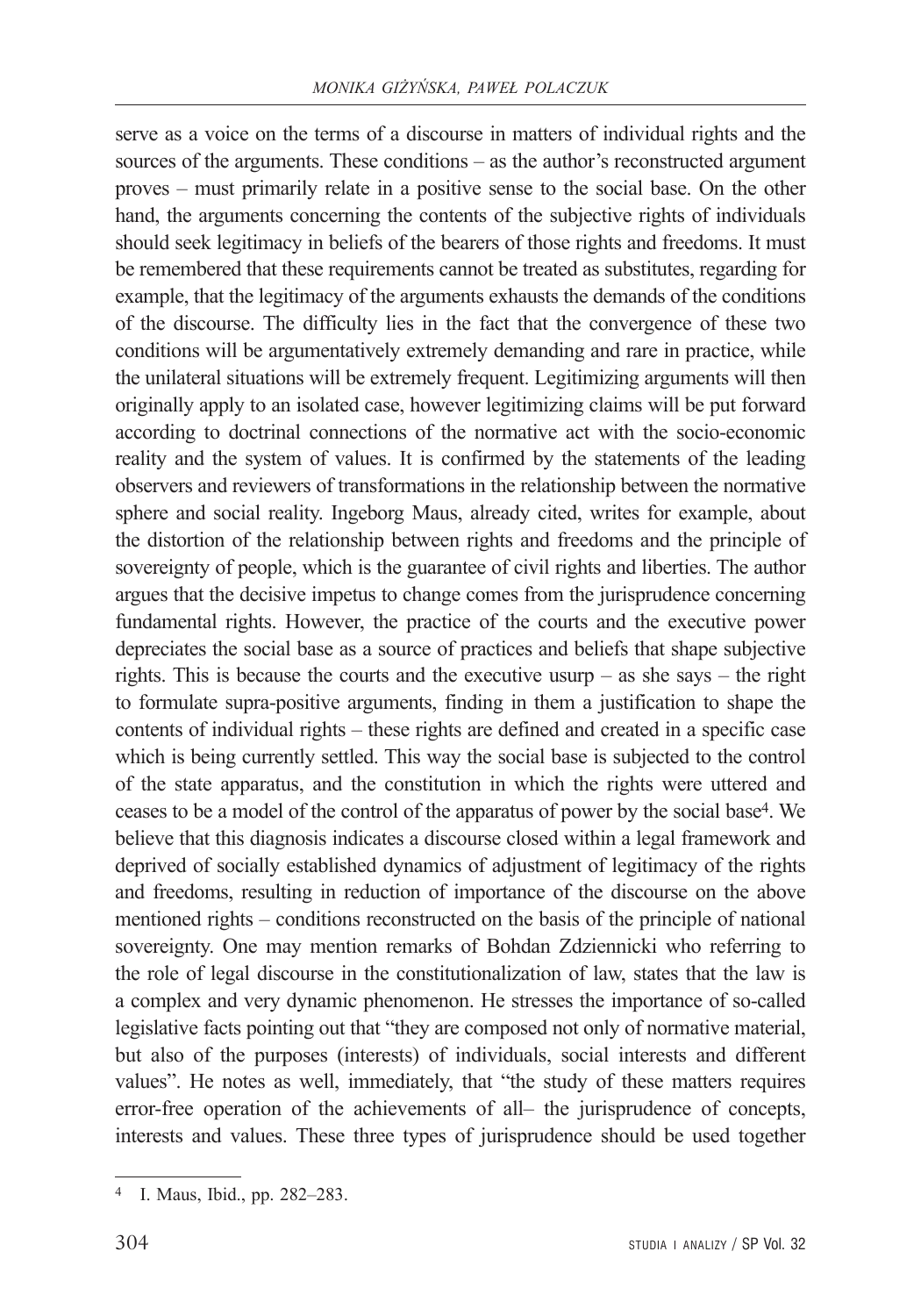as they are complementary to one another in the debate on the constitutionality of certain regulations"5. Such practice – let us bring up Ingeborg Maus again here – changes the nature of the claims of individual citizens against the state apparatus, which was the original *ratio* of modern freedom rights, and strengthens the effect of the transition of these rights to an objective order of values. Progressive (under the conditions of a closed legal discourse) objectification of rights and freedoms is not without importance for the application of the principle of popular sovereignty, which boils down to the influence of citizens on the state rule<sup>6</sup>.

### **Notes on alternative justifications**

The outlined above justification of the need of research on the views of members of the civic community on the contents of rights and freedoms refers to the relationship between these rights and the principle of sovereignty of the nation. We believe that this justification is strengthened by the review process of changes in matters of civil rights and liberties initiated by the judicature. Distortions of the primary relationship present themselves as legitimate from the perspective of practitioners and the doctrines of the constitutional law, however, they lose their legitimacy in confrontation with the positions of observers of the changes, who are not restricted by the fragmented thought structure of a doctrine or the practice of implementation of the law. Their analysis, however, must be approached with caution. The difficulty here lies in the fact that what generally can be considered a legitimate statement of progressive transformations of the relationship between subjective rights and the principle of sovereignty of the people, and regarded as an argument in favor of sociological research on the rights and freedoms, is difficult to approve outside of the "legal" context. In some respect, this situation reinforces the justification of the research on beliefs in rights and freedoms from the perspective of the relationship of these laws to the principle of the sovereignty of the nation. To put it simply, there is no obvious alternative for this justification as such. They are in fact (alternative proposals) related to, if not involved in, the ever temporary theories of social order. The limits of their scientific accuracy will be different from the framework of the legal discourse (which is a part of the autocreative mechanisms of the development of the law). In such a situation, the justification is almost doomed to the use of the source concepts, institutionalized in the political system of the given country. Establishing after all, demands for

<sup>5</sup> See: B. Zdziennicki, *Skuteczność prawa z perspektywy Trybunału Konstytucyjnego*, [in:] T. Giaro (ed.), *Skuteczność prawa. Konferencja Wydziału Prawa i Administracji Uniwersytetu Warszawskiego, 27 lutego 2009 r*., Warszawa 2010, pp. 26–27.

<sup>6</sup> I. Maus, Ibid., pp. 282–283.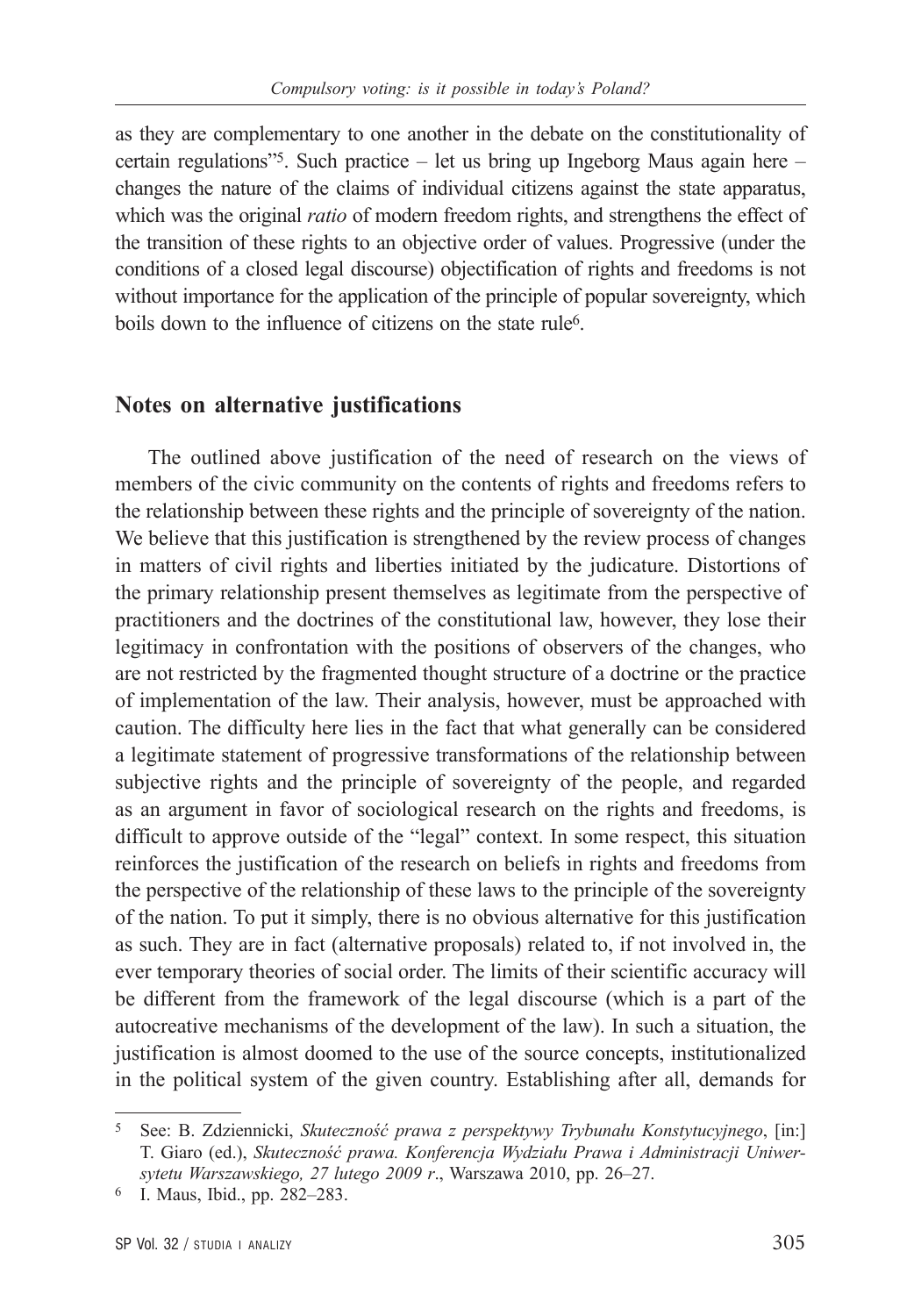changes in the legal system with reasoning referring to fundamental ideas of the given political system, i.e. promises of freedom, equality, justice and sovereignty of the nation, the reasoning of this kind should be included in legal discourse.

# **Available sociological research**

We could refer to sociological reviews of these transformations, or even forecasts of absorption of social change at the level of awareness of the rights and freedoms of the citizens. However, we will limit ourselves here to assess them only in the context of the justification as was previously mentioned. In this respect one usually very boldly goes beyond "the language of the rights of an individual " and empowerment of citizens in this sense as well as one enhances the analytical importance of sociological factors, which are considered crucial for civil experience of this form of political mechanisms<sup>7</sup>. Such approach is often accompanied by "easy" pragmatism of the reflection over the sphere of motivation of citizens who are denied the consciousness of their role as an institution, reason, common sense and forward thinking, confidence, civil courage, tolerance and obedience to the law, that is everything that is described as virtues of the citizenship. These virtues are considered to be past when talking about the characteristic of modern societies1. This concerns – mildly speaking – the "openness" of the moral horizons of members of these societies, combined with the triumph of mood and temperament over the social norms8. The variable domain characterized this way, freed of the virtues of public awareness would reveal the circumstances that have not been previously considered among the prime sources of support for the principles of organization of societies in liberal democracies9. Without denying their sociological relevance, they are difficult to adapt to the arguments of rights and freedoms of citizens, including the study of electoral coercion. In other words, all the anticipations of these categories regarding the issue of beliefs in the meaning of civil rights and liberties would require a huge and probably unproductive labor. This is to indicate the extreme difficulty in the translation of sociological findings into the language of a legal discourse as

<sup>7</sup> See: M. Turowski, *Liberalizm – między ideologią a metapolityką*, "Studia Philosophica Wratislaviensia" 2007, No. II 1, pp. 77–80. Also see: B. Wittrock, *Menschliches Handeln, Geschichte und sozialer Wandel: Rekonstruktion der Sozialtheorie in drei Kontexten*, [in:] B. Hollstein, M. Jung, W. Knöbl (eds.), *Handlung und Erfahrung. Das Erbe von Historismus und Pragmatismus und die Zukunft der Sozialtheorie*, Frankfurt/New York 2011, pp. 344–369.

<sup>8</sup> See: J. Fest, *Die schwierige Freiheit. Über die offene Flanke der offenen Gesellschaft*, Berlin 1993, pp. 34–35.

<sup>9</sup> J. Fest, Ibid., p. 33.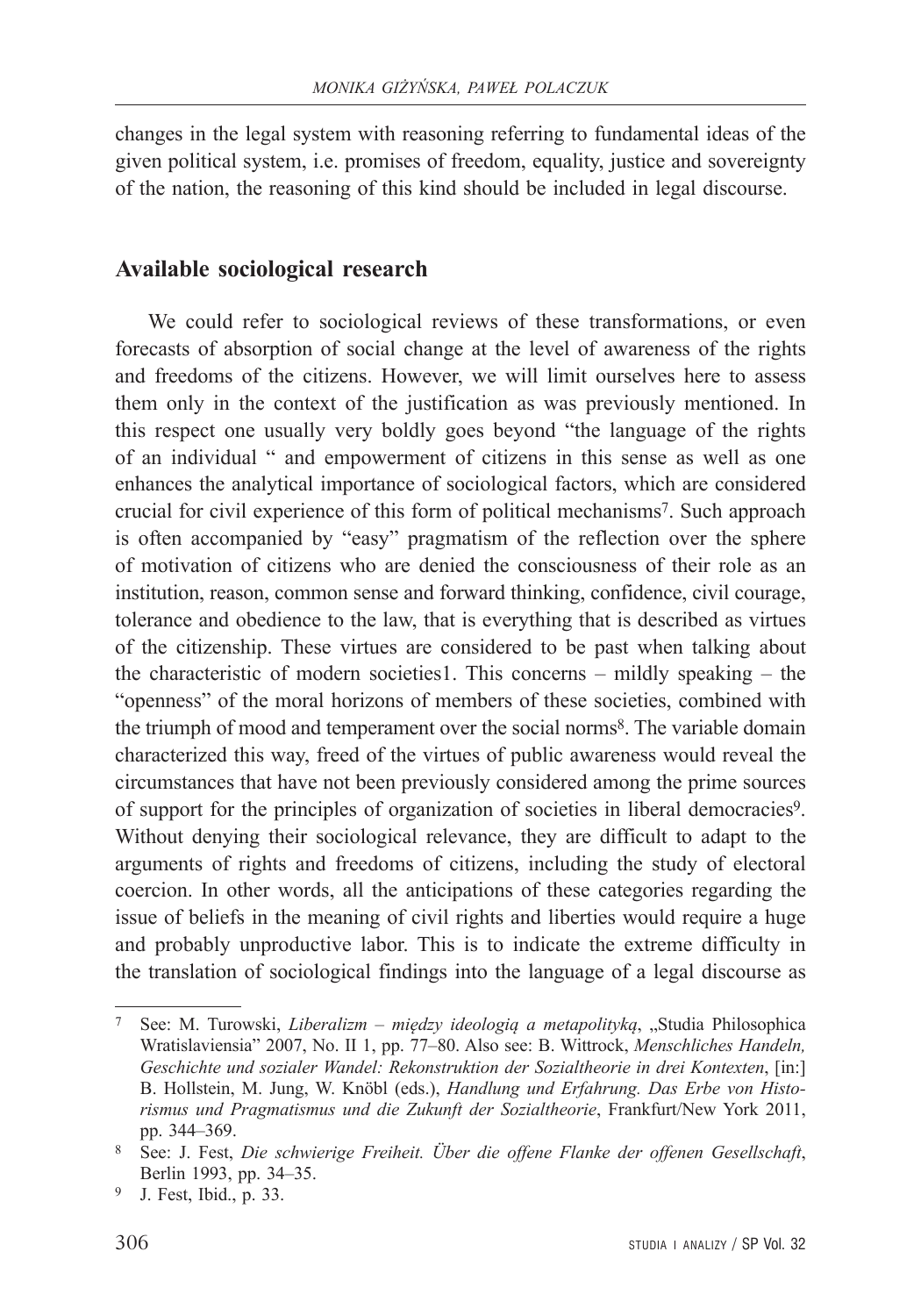well as to show the barriers of negotiation of such distant mental structures of sociology and contemporary social phenomena which are neither novel nor do they break the traditional conceptual and ideological opposition as such.

#### **Introductory issues**

Can we talk about democracy with one specific political system in mind? Obviously not as individual political institutions and their modes of operation may differ significantly depending on the characteristics of the given society. Searching for a common denominator for those democracies we may conclude that the participation of citizens in taking decisions and political choices through direct or indirect representation is such a denominator. The democracy and hence the active participation of citizens in the life of the state is accepted by us, the Poles. This, however, does not translate onto actions aiming at practicing it. The question then arises whether low attendance in elections is actually of importance for the democratic system. Mikołaj Cześnik<sup>10</sup> highlights that low attendance is important, first of all, in two situations. First, when the people from lower social strata do not vote and consequently their interests are represented less violating one of the pillars of the democracy – the equality. Second, low attendance is important when it means delegitimization of the system. This means no less and no more that refusal to participate in elections may indicate that politicians are unable to express the interests and preferences of the citizens or the rejection of the democratic procedure as such.

### **Results of the studies conducted**

Taking the above reflections concerning compulsory voting for the starting point, we are presenting the results of our survey conducted on the population of 235 respondents. With those studies we would like to contribute to initiating further, deeper considerations concerning the behaviours of the given community, in this case the Poles. Our studies aimed at providing an answer to the question whether in the political and social reality of the present day it would be possible and purposeful to introduce compulsory voting in Poland and in what categories the Polish society perceives compulsory voting.

To obtain answers to the formulated questions we applied the procedure of lustration as at this stage of studies we only wanted to diagnose the phenomenon of compulsory

<sup>10</sup> M. Cześnik, *Prawomocność władzy i uczestnictwo wyborcze w demokracji postkomunistycznej: przypadek Polski*, [in:] R. Backer, J. Marszałek-Kawa (eds.), *Drogi i bezdroża ku demokracji*, Toruń 2005, pp. 59–60.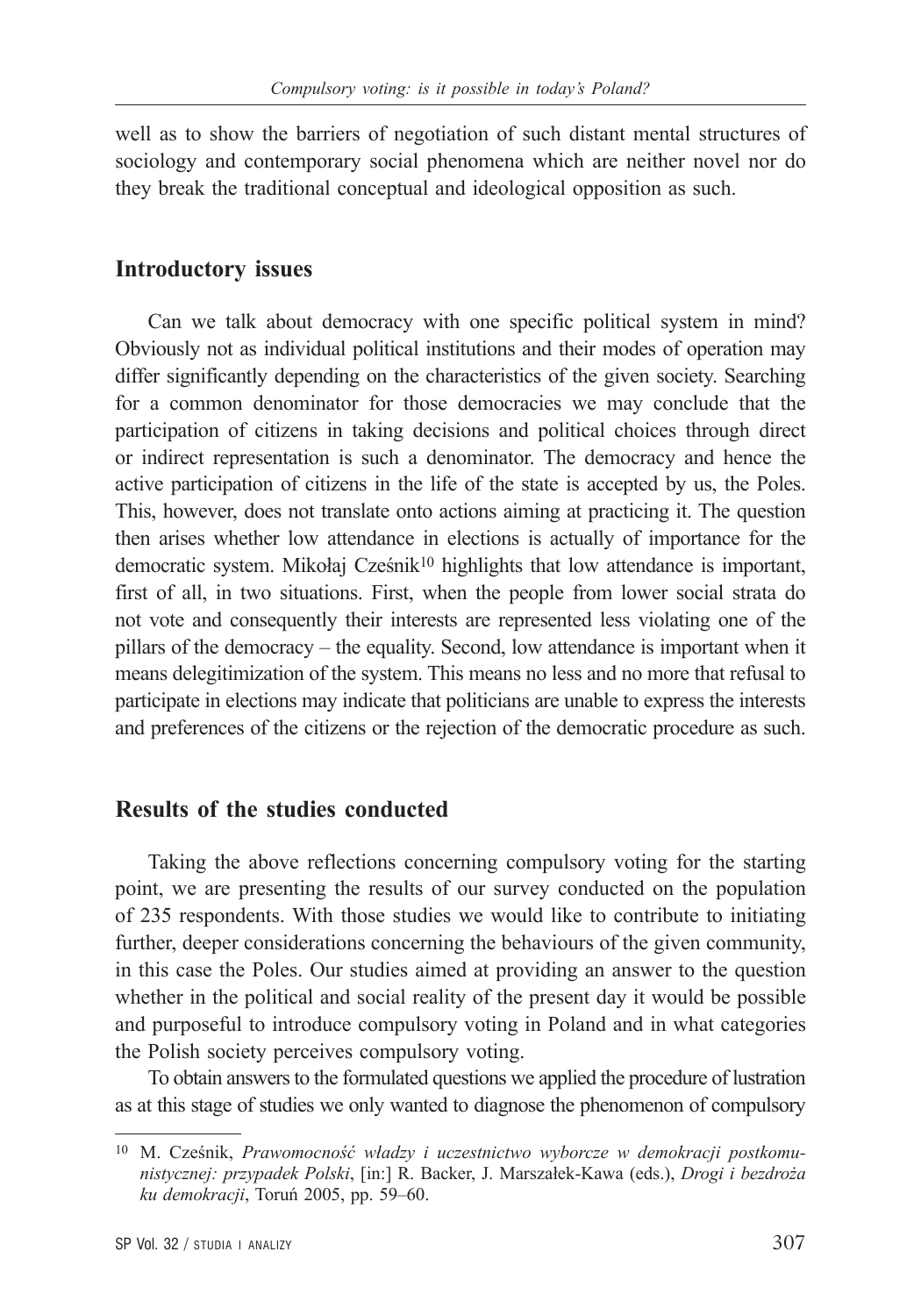voting. We used the description of the phenomenon studied. That is why we applied the public poll method that allows tracing the phenomenon in people living under diversified social conditions. We realise that application of the methodology assumed creates certain shortcomings such as the possibility of ambiguous interpretation of the material obtained from the poll survey and that the type of theoretical generalisations is sometimes of doubtful quality. Nevertheless, as we have already pointed out, we treat our studies as a contribution to deeper analyses and the fact that no studies concerning the institution that was subject to our analysis were conducted in Poland seems to be the argument supportive for initiation of work on that phenomenon.

More than thirty years have passes since the first election following the period of systemic transformation in Poland. During that time, the Poles voted eight times to identify their representatives / members of parliament. During that period, the attendance during the individual parliamentary elections (only those elections were considered) has been decreasing. This is reflected by the following table<sup>11</sup>.

| ATTENDANCE IN POLAND    |
|-------------------------|
| PARLIAMENTARY ELECTIONS |
| $1989 - 62,11\%$        |
| $1991 - 43,20\%$        |
| $1993 - 52,08\%$        |
| 1997 - 47,93%           |
| $2001 - 46,18\%$        |
| $2005 - 40,57\%$        |
| $2007 - 53,88\%$        |
| $2011 - 48.92\%$        |

As we have already pointed out, elections are the inseparable component of the democracy as during the act of voting the citizens legitimize their representatives to act on their behalf. However, different opinions on what the participation of citizens in the election is and whether that participation should be treated in the categories of freedom or duty exist.

It has been accepted generally that compulsory voting is the institution where the voters are required to vote or participate in the elections. If the person eligible to vote does not participate in the election then he/she is subject to sanctions provided by legal norms.

With the results of the studies we wanted, first of all, to answer the question on what the purposes of introduction compulsory voting in the democratic political system are. Based on the considerations made and taking into account the results of

<sup>11</sup> The detailed data is available at website [http://www.idea.int/vt/countryview.cfm?Country Code=PL. Accessed on 22.09.2013].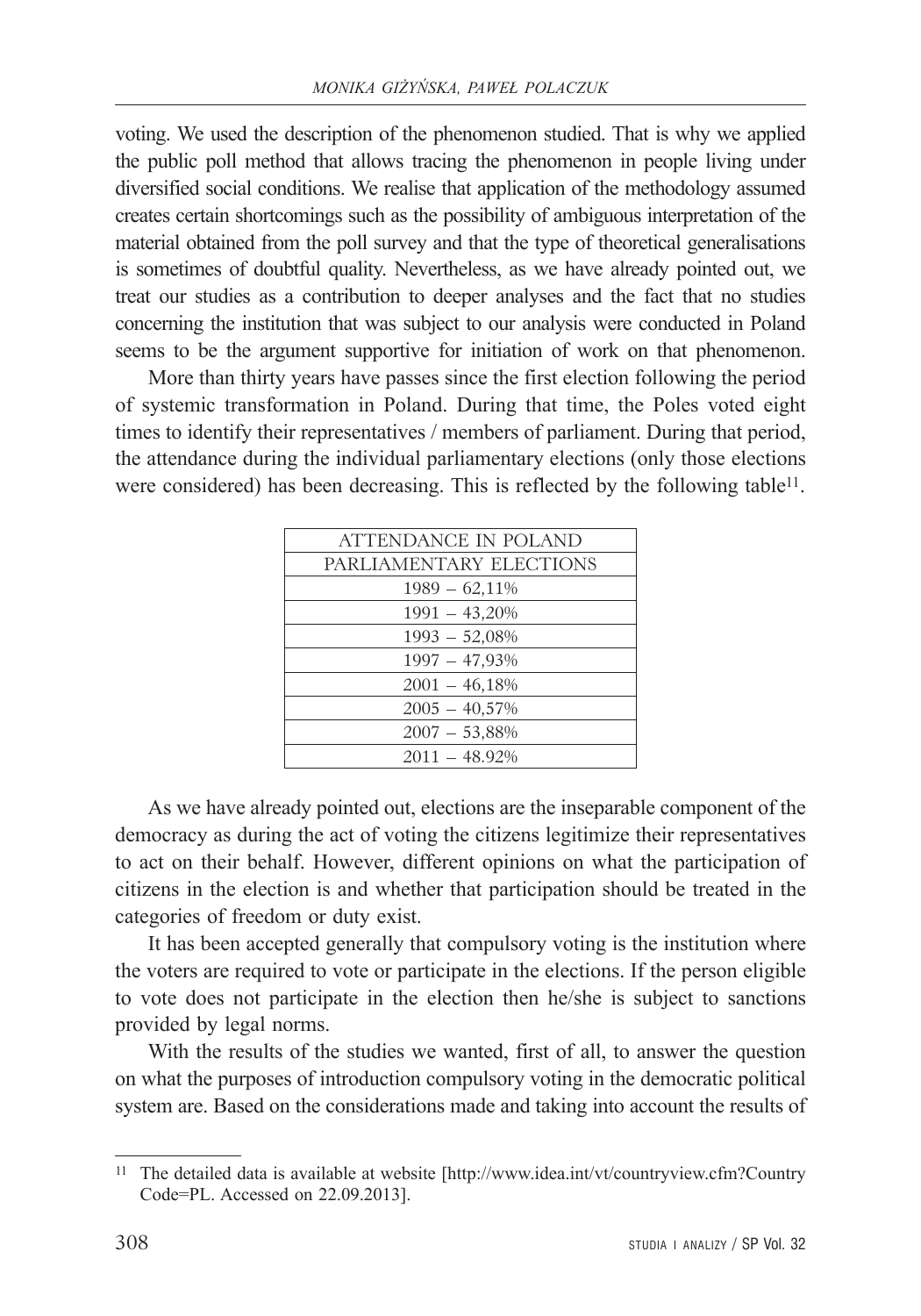the poll surveys conducted by us, we will try to answer the question whether public feelings in Poland allow currently introduction of compulsory voting. As we have already signalled, our survey was conducted on the population of 235 respondents. In vast majority – in 167 cases – the respondents were women. The men formed a group of 68. The surveys were conducted in two voivodships: Mazowieckie and Warmińsko-Mazurskie. The choice of voivodship was not random. Those are two different regions in both economic and social aspects. Mazowieckie voivodship with the capital of the country is among the best economically developed areas in Poland. The unemployment rate is one of the lowest in the country (in June 2013 it was 11.1%) while in Warmińsko-Mazurskie voivodship the unemployment rate is one of the highest in the country (in June 2013 it was  $20.2\%)$ <sup>12</sup>. The respondents from the two voivodships surveyed belong to two different social groups. In Warmińsko-Mazurskie voivodship, since the end of the World War II the population has been settled with migrations from other units. On the other hand, Mazowieckie voivodship with its settled population and the individuals migrating into it represents the area of continual transfer of new contents, thoughts and technologies. The surveys conducted in two different areas were to give au a cross section of the society and hence represent its preferences/approach.

The population of respondents from each voivodship was the same. In the survey we considered the gender and age. We asked the question whether compulsory voting understood as consistent with the law measure of influencing the citizens applied by the law aiming at making the citizens participate in the elections should be introduced in Poland. The response was to be justified in one sentence.

Among our respondents the majority was against compulsory voting. The results are presented in the following figure.



Source: own studies.

The results are represented by the following figure. A higher number of female than male respondents was against compulsory voting. Young people belonging to the 18–30 years age group were the major group of respondents that was against the compulsory voting.

<sup>12</sup> Statistics of unemployment in Poland are available from the website of the Central Statistical Office [http://www.stat.gov.pl/gus/5840\_1487\_PLK\_HTML.htm?action=show\_archive. Accessed on 22.09.2013].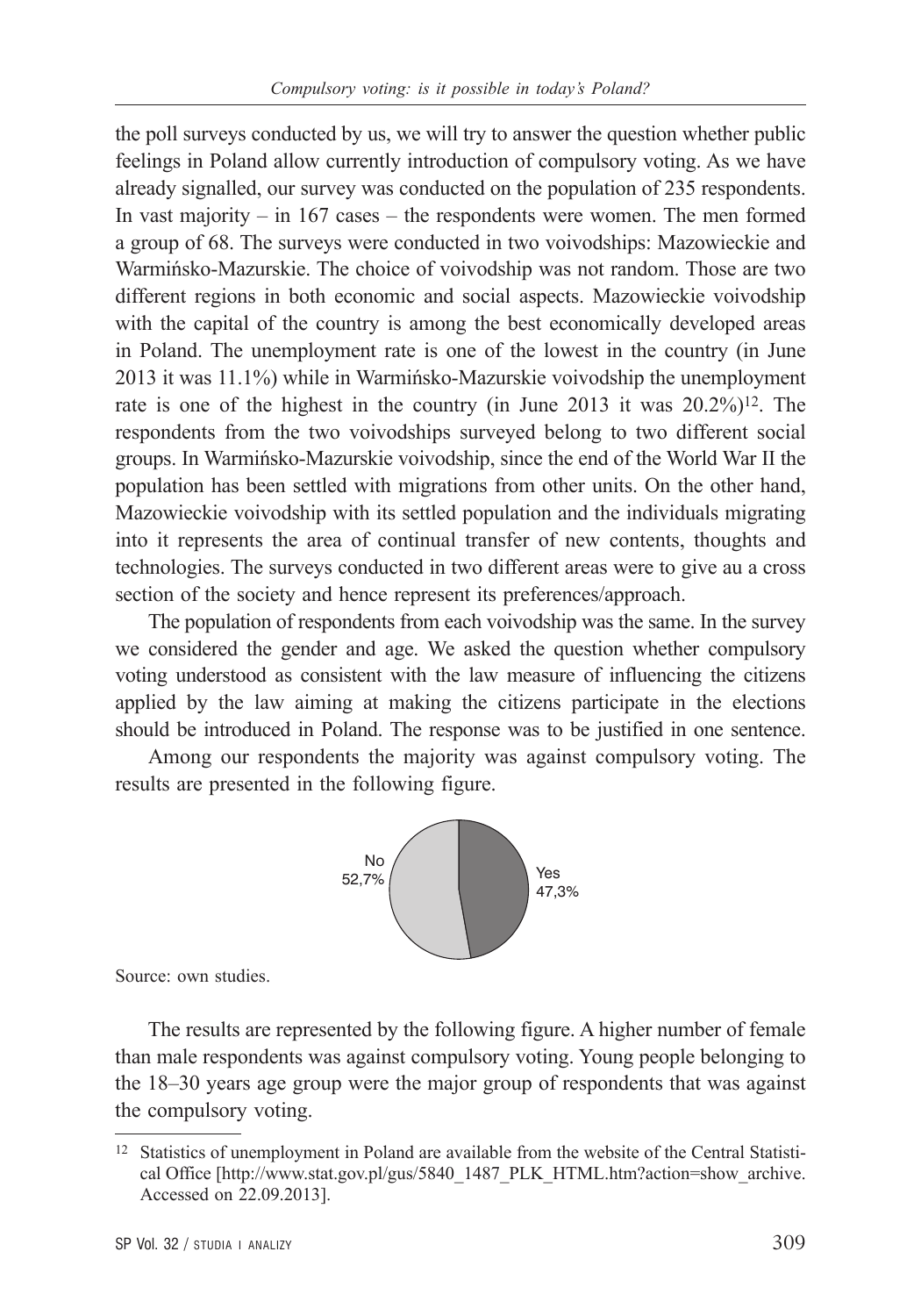

Source: own studies.

The decreasing attendance that represents the expression of the decreasing support for the system is, as we highlight, dangerous for the democracy as it may result in the increase in popularity of antidemocratic movements. The decreasing attendance in each consecutive election causes that Polish society is facing the necessity of changing the lifestyle, interpretation of the role of the state and realising its own role in social and public life. The existing situation forces a change of behaviours, opinions and attitudes, contributes to increasing civic awareness which currently does not translate into participation in elections. Lack of recipients for the current representative power is the cause of its major weakness as highlighted by Andrzej Waśkiewicz<sup>13</sup>, that is insufficiency of responsibility of the representatives to the represented.

No Res No

Below we present the arguments from both sides of the survey concerning the compulsory voting. Respondents supporting compulsory voting and its introduction presented the following arguments. First of all, they pointed out that it will increase attendance and hereby cause that a larger group would assume responsibility for the way of functioning of the state (it would participate in decision concerning

<sup>13</sup> A. Waśkiewicz, *Paradoksy idei reprezentacji politycznej*, Warszawa 2012, p. 275.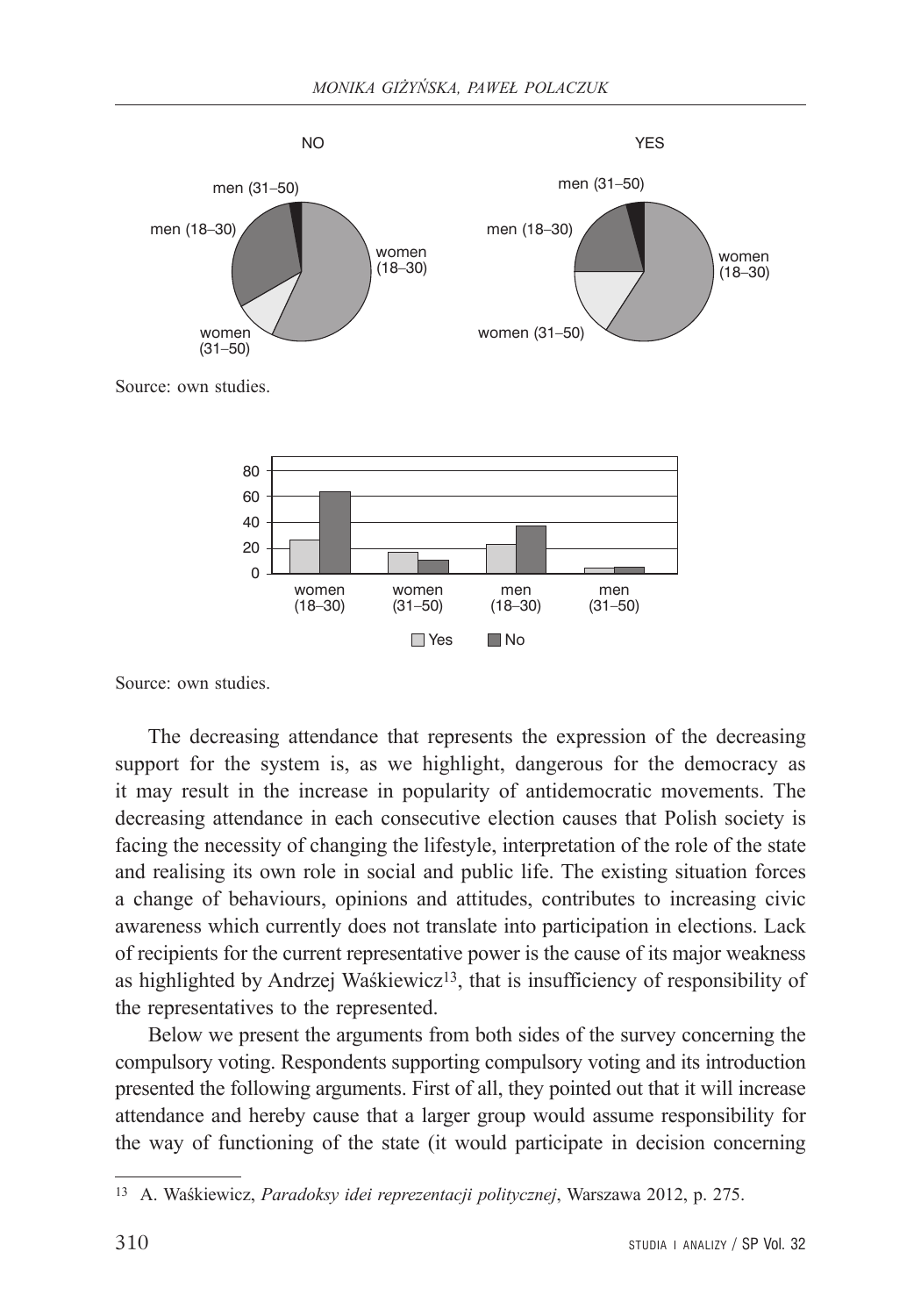the fates of the country). The citizens will be responsible fully for whom they voted for and that would decrease the dissatisfaction with those holding the power and hence cause that there would be fewer complaints concerning the authorities. Nobody will have complaints concerning who has been elected. And if the choice of representatives proves wrong that would give everybody the right to criticise the actions taken by those holding the power. The supporters of compulsory voting say that by introducing compulsory voting the parliament will represent preferences of the voters fully. It was highlighted that the important thing is that the citizens must be aware of their responsibility for the country that does not exist now. It was also stated that individuals have real influence on the choice of the authorities even at the expense of "empty votes", i.e. individuals that cast invalid votes. Moreover, the compulsory voting mobilises those that believe that a single vote would change nothing. Such people will be convinced about the strength of their votes.

Poles that were in favour of compulsory voting noticed the link between implementation of it and the electoral campaign and hence increasing the interest in the programmes of political parties, which forces increased activity in the political life and represents a stimulus motivating for activity. It would cause higher interest in the issues concerning the country, the citizens and the changes taking place. Supporters of compulsory voting also notice the field of the economy. It was highlighted that low attendance still generates costs (printing of voting cards) and to avoid empty spending of money compulsory voting should be introduced.

The group of opponents against compulsory voting indicated, on the other hand, that nobody should be forced to do something. Compulsory voting is seen as negation of civil liberty guaranteed in the constitution, contrary to the idea of democracy. The decision on participation in elections should be conscious and voluntary. Voting or not voting is the individual decision of the individual voter. Moreover, adversaries of compulsory voting say that low attendance reflects the attitudes to the political scene. Nonparticipation represents expression of the attitude of the voters to the existing situation and an expression of opposition against the current situation. According to those against compulsory voting, introduction of it forces casting the vote for any person (even unknown). Additionally, it forces undecided voters to take a decision despite unspecified opinions, i.e. the so-called "smaller evil". The wrap up of the arguments against is represented by the simple solution that voting for just anybody is not a good solution. The respondents that were opponents of compulsory voting state that some people do not vote, because they do not see appropriate candidates. Those against compulsory voting do not see any link between it and the result. They say that compulsory voting influences the attendance only.

The forms and intensity of political activity of the society depend on what political system we have, on the historical moment and on the system of values shared by the society. The attitude to own political involvement is linked to the level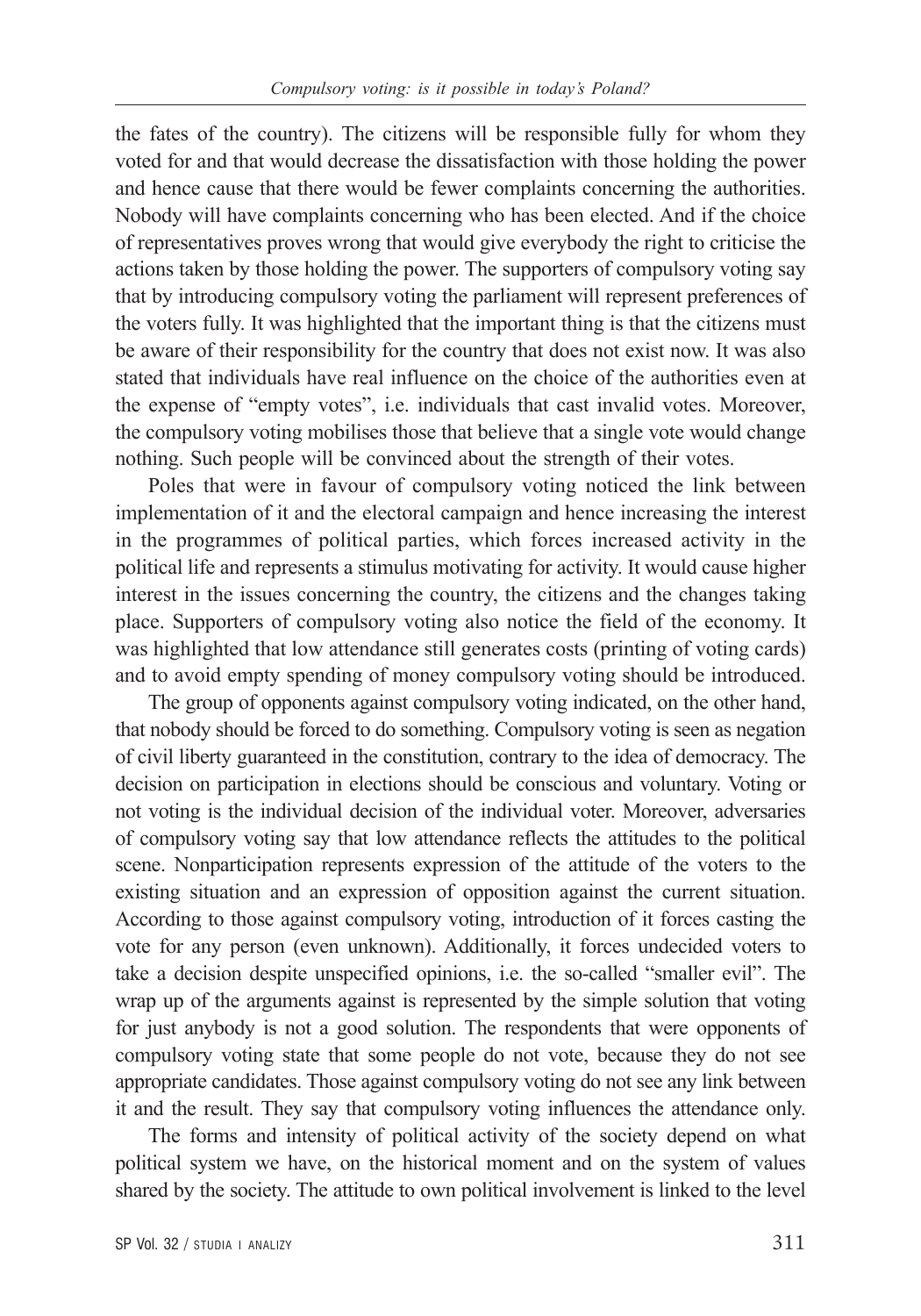of trust in the political system, the existing political parties, institutions of the state and in the politicians. The conducted surveys prove that Polish society does not want the stimulus for activity in the form of the legal norm involving compulsory voting. The majority, however, is not big (the ratio of those against  $-52.7\%$  to those for  $-$ 47.3% was small). The arguments for and against introduction of compulsory voting in our country indicate that the attitude towards politics and, indirectly, own political participation is linked to the level of trust in the political system. "Participation in elections is a manifestation of political activity. It is described as the lowest or the least intensive level of political involvement related to submission of the individual to the requirements of the system and social norms"14. For the majority of people, this is, however, the only form of participation in political life. And even that "the least intensive" form of political participation is not common, as we wrote above. The studies prove that the motivation for participation in elections or electoral passivity results from both the specific pre-election situation on the political scene and the evaluation of that scene. Studies indicate that more people would participate in elections in case the act of casting the vote itself seems to be important, when the situation of elections creates the feeling that participation in the voting involves personal influence on the result and hence the shape of politics and when the costs of participation are not high. The studies indicate that the society pays little attention to pre-election political scene (he parties and their programmes), which might result from the attitude to the representatives (lack of trust in them). Belief in the value of participation in the voting as the act of legitimisation of the power, the possibility of real influence on its shape and at the same time the duty of the citizen in the democratic society encourages participation in voting. The attitude of the Poles to participation in elections shows that it is not sees by voters as the act of real influence on the shape of the political scene, representation in the representative body and hence forcing the individuals to do something by means of legal norms (compulsory vote) is not justified according to the opinions expressed by our respondents.

#### **ABSTRACT**

An article will concern selected issues related to the institution of compulsory voting. The Authors will try to answer a question, what is compulsory voting and what are the aims implementation it in a democratic political systems. Based on making analyses and based on results of survey, The Authors will try to answer a question, is possible to take compulsory voting in Poland taken a political mood in Poland into account and is compulsory voting a panacea for all problems concerning a diminishing of attendance.

<sup>14</sup> See: K. Skarżyńska, *Psychologia polityczna*, Poznań 1999, p. 36.